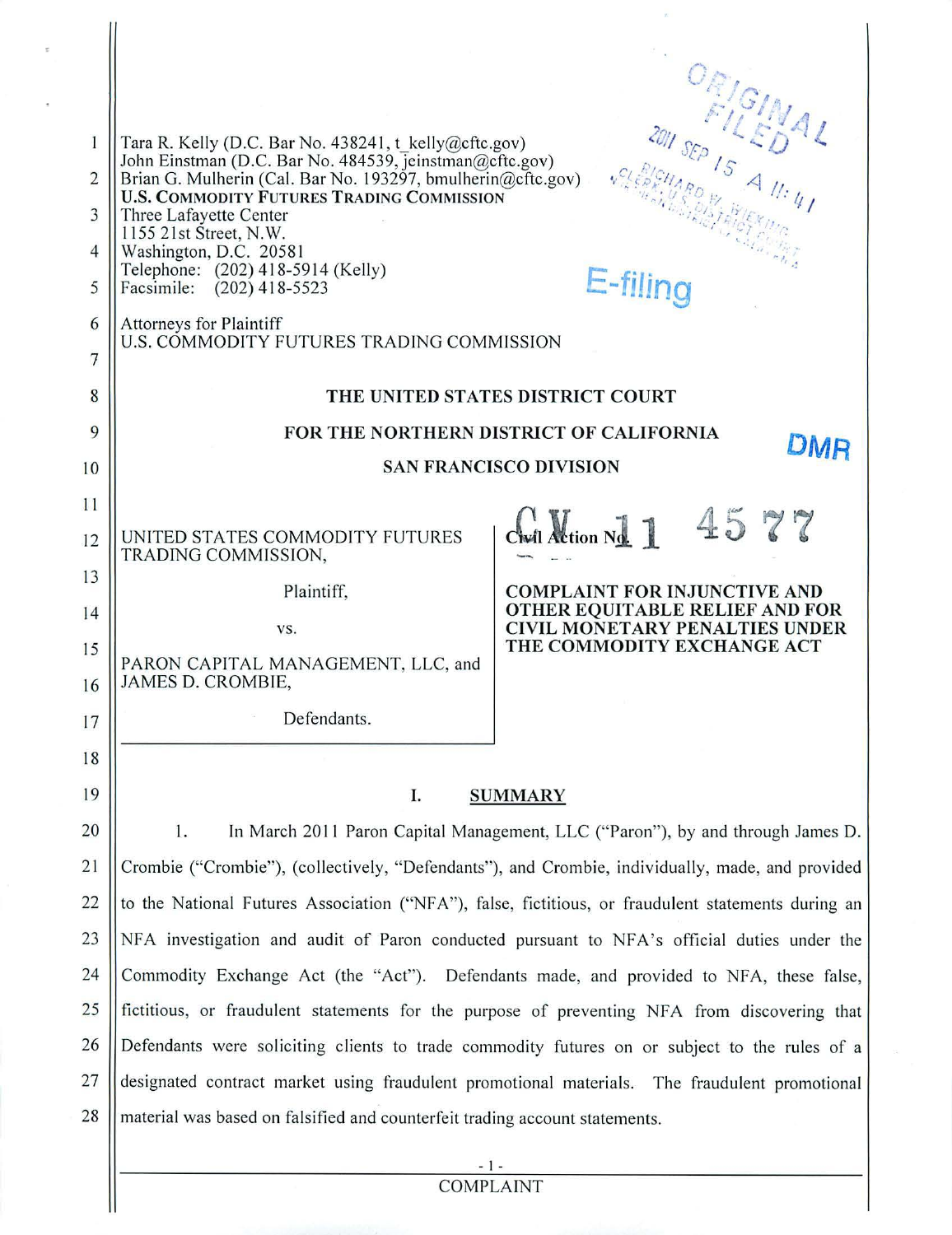2. After providing NFA with the initial false, fictitious, and fraudulent statements, Paron,  $\mathbf{1}$ 2 by and through Crombie, and Crombie individually made subsequent false, fictitious, and fraudulent 3 Statements to NFA in an attempt to further conceal Defendants' conduct and impede NFA's 4 | investigation and audit of Paron.

 3. During the period of August 2010 through March 2011 (the "relevant period"), Defendants used promotional material in the form of a PowerPoint presentation, known as the "Flip Book," a monthly newsletter ("Newsletter"), and a Due Diligence Questionnaire ("DDQ") in order to 8 Solicit potential clients for Paron. These documents omitted material information and contained material misrepresentations and misstatements about the historical rate ofreturn achieved by Crombie 10 || and Paron's predecessor in interest, JDC Ventures, LLC ("JDC").

11 4. Through this conduct and the conduct further described herein, Defendants have 12 violated Section 9(a)(4) of the Act, as amended by the Food, Conservation, and Energy Act of 2008, 13 Pub. L. No. 110-246, Title XIII (the Commodity Futures Trading Commission Reauthorization Act of 14 | 2008 ("CRA")), §§ 13101-13204, 122 Stat. 1651 (enacted June 18, 2008), to be codified at 7 U.S.C. 15  $\|\S$  13(a)(4), and Defendants have engaged, are engaging, or are about to engage in acts or practices 16 || that violate the anti-fraud provisions of Section  $4b(a)(1)(A)$ , (B) of the Act, as amended by the CRA, 17 || to be codified at 7 U.S.C.  $\S$  6b(a)(1)(A), (B), and  $4<sub>Q</sub>(1)(A)$ , (B) of the Act, as amended by the CRA, 18 || to be codified at 7 U.S.C.  $6Q(1)(A)$ , (B).

19 5. Crombie committed the acts described herein within the course and scope of his 20 || employment at, or agency with, Paron. Therefore, Paron is liable for the violations committed by 21 Crombie under Section  $2(a)(1)(B)$  of the Act, as amended by the CRA, to be codified at 7 U.S.C. 22  $\|\$ § 2(a)(1)(B), and U.S. Commodity Futures Trading Commission (the "Commission" or "CFTC") 23 || Regulation ("Regulation") 1.2, 17 C.F.R. § 1.2 (2011).

24 | 6. At the time Crombie committed the acts described herein, Crombie was in control of 25 || Paron and failed to act in good faith or knowingly induced, directly or indirectly, the acts constituting 26 | Paron's violations. Therefore, Crombie is liable for Paron's violations of the Act pursuant to Section 27 | 13(b) of the Act, as amended by the CRA, to be codified at 7 U.S.C.  $\S$  13c(b).

 $28$   $\frac{1}{1}$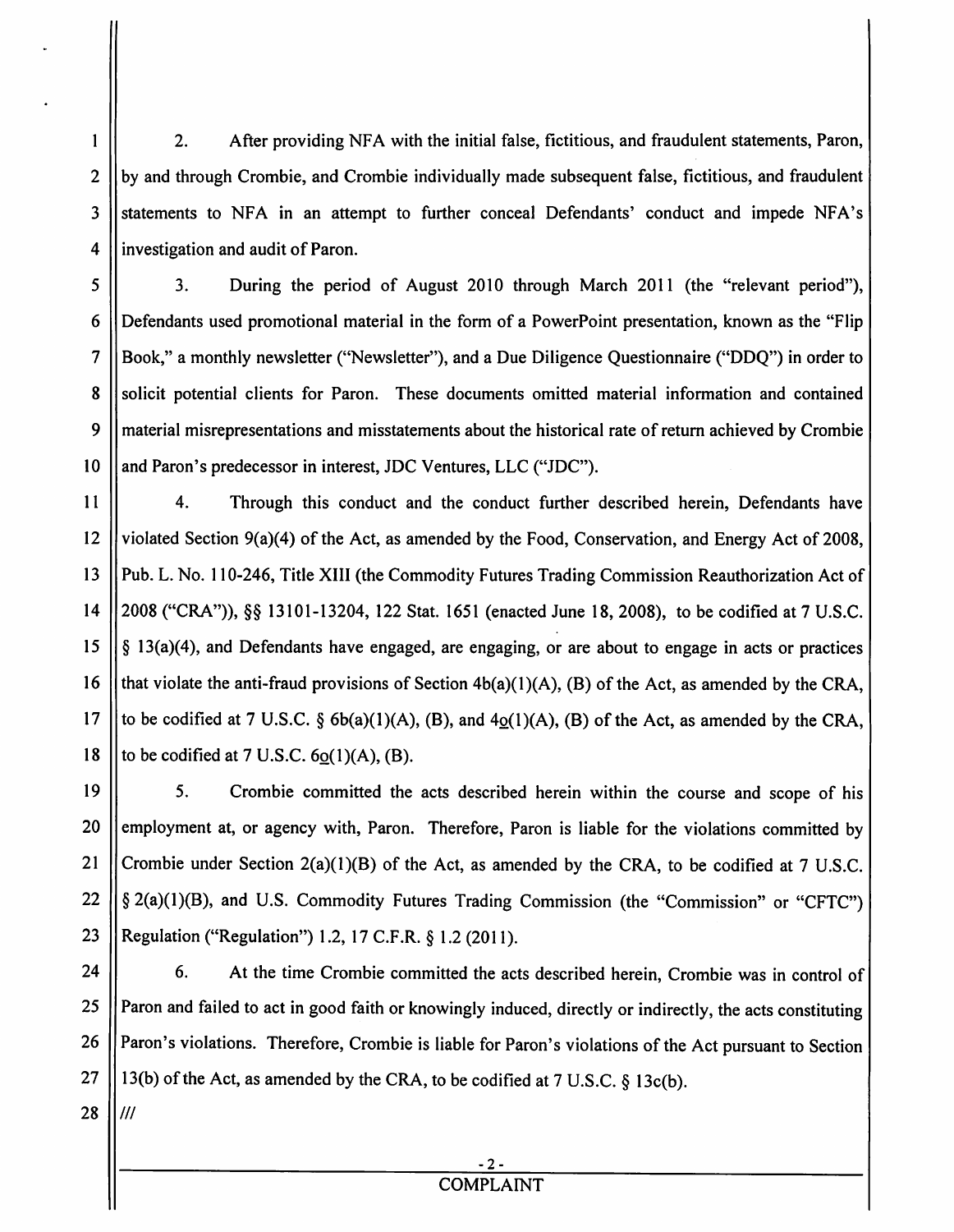2 3 7. Unless restrained and enjoined by this Court, Defendants are likely to continue to engage in the acts and·practices alleged in this Complaint and similar acts and practices, as more fully described below.

4 5 6 7 8 8. Accordingly, the Commission brings this action pursuant to Section 6c of the Act, as amended by the CRA, to be codified at 7 U.S.C. § 13a-l, to enjoin Defendants' unlawful acts and practices and to compel their compliance with the Act. In addition, the Commission seeks disgorgement, civil monetary penalties, and such other equitable relief as this Court may deem necessary or appropriate.

II. JURISDICTION, VENUE, AND

# 9

 $\mathbf{1}$ 

## 10

# INTRADISTRICT ASSIGNMENT

11 12 13 14 15 9. Jurisdiction. This Court has jurisdiction over this action pursuant to Section 6c of the Act, as amended by the CRA, to be codified at 7 U.S.C. § 13a-l, which authorizes the Commission to seek injunctive and other relief against any person whenever it shall appear to the Commission that such person has engaged, is engaging, or is about to engage in any act or practice constituting a violation of any provision ofthe Act or any rule, regulation, or order thereunder.

16 17 18 19 10. Venue properly lies with the Court pursuant to Section 6c(e) of the Act, as amended by the CRA, to be codified at 7 U.S.C. § 13a-l(e), because Defendants are found in, inhabit, or transact business in the Northern District of California, and the acts and practices in violation of the Act occurred, are occurring, or are about to occur within this district.

20 21 II. Intradistrict Assignment. Assignment to the San Francisco Division of the Northern District is appropriate because the action arises in Marin County.

- 22
- 23

### III. THE PARTIES

24 25 26 27 28 12. Plaintiff U.S. Commodity Futures Trading Commission is an independent federal regulatory agency that is charged by Congress with the administration and enforcement of the Act, as amended by the CRA and the Dodd-Frank Wall Street Reform and Consumer Protection Act of 2010 ("Dodd-Frank Act"), Pub. L. No. 111-203, Title VII (the Wall Street Transparency and Accountability Act of 2010), §§ 701-774,124 Stat. 1376 (enacted July 21,2010), to be codified at 7 U.S.C. §§ I *et seq.,* and the Regulations promulgated thereunder, 17 C.F.R. §§ 1.1 et seq. (2010).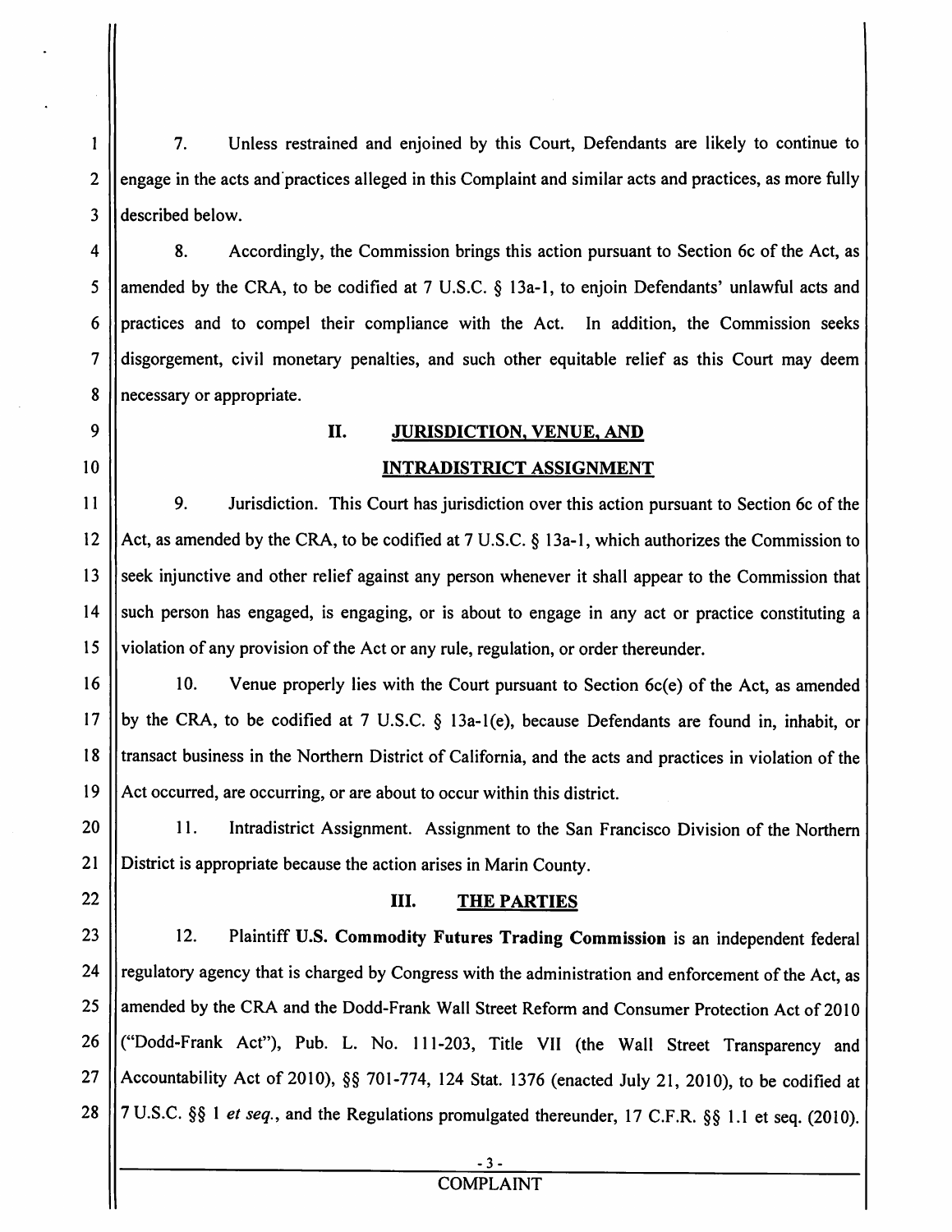The Commission maintains its principal office at Three Lafayette Centre, 1155 21st Street, N.W. 2 Washington, D.C. 20581.

 $3 \parallel$  13. Defendant **James D. Crombie** is a resident of California. He has been listed with the 4 Commission (NFA 10 # 0402375) as a principal and registered as an associated person ("AP") of 5 || Paron since August 2010. According to Article 3 of Paron's June 2, 2010 Limited Liability Company 6  $\parallel$  Agreement ("the Operating Agreement"), Crombie was designated as the company's "Initial 7 Manager" for a period of three years, and Crombie possessed a 75% initial limited liability company 8 lest in Paron during the same period. According to Article 6 of the Operating Agreement, 9 Crombie was entitled to an "initial percentage" of 75% of Paron's profits and losses ("P&L"). 10 Crombie was previously listed as a principal of JDC between January and May 2010, and as an AP of 11 JDC from February 2009 to May 2010.

 14. Defendant Paron Capital Management, LLC is a Delaware corporation, incorporated in March 2010, whose principal place of business is in Tiburon, California. Paron has been registered in Nevada as a foreign business entity since December 2010. Paron has been 15 || registered with the Commission as a commodity trading advisor ("CTA") (NFA ID # 0422876) since August 2, 2010. Crombie has been registered as an AP and listed as a principal of Paron since August 2, 2010. Paron has two other APs, Peter J. McConnon ("McConnon") and Timothy D. Lyons ("Lyons"). McConnon and Lyons are not parties to the present suit. Paron has a total of seven managed account customers. Paron was originally founded as JDC in 2005 as an entity solely owned  $\parallel$  and managed by Crombie. In 2010, JDC was renamed as Paron and identified three members: 21 Crombie, Lyons, and McConnon.

22

 $\mathbf{1}$ 

#### IV. OTHER RELEVANT ENTITIES AND INDIVIDUALS

The National Futures Association is a futures association registered with the  $23 \parallel$  15. 24 Commission pursuant to Section 17 of the Act, as amended by the CRA, to be codified at 7 U.S.C. 25  $\|\$ § 21. NFA is a private corporation that serves as an industry self-regulatory organization. Its 26 | membership is composed of futures commission merchants ("FCMs"), commodity pool operators  $27$   $\parallel$  ("CPOs"), CTAs, Introducing Brokers ("IBs"), and other futures professionals registered with the 28 | CFTC. Pursuant to delegated authority, NFA is responsible for certain aspects of the regulation of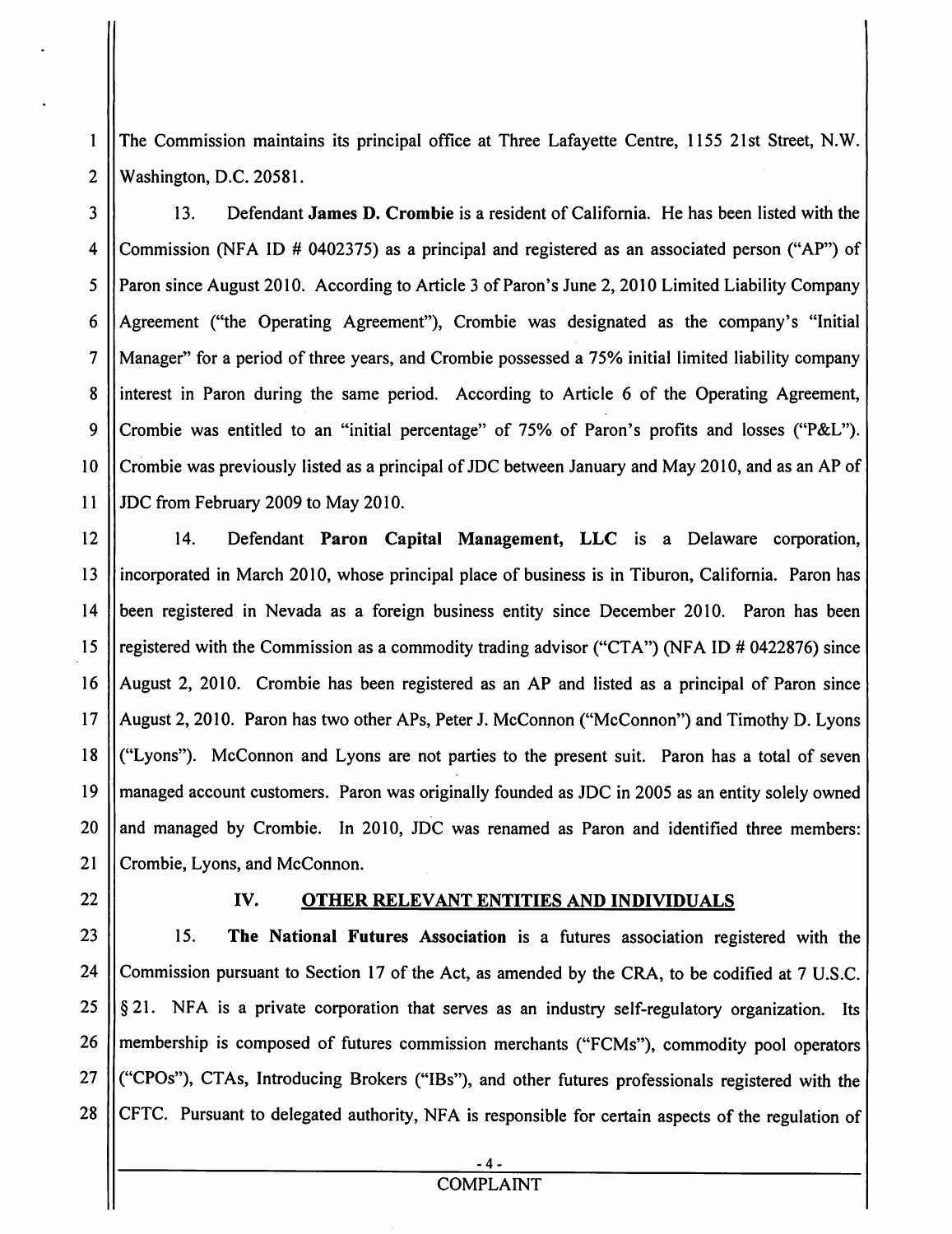these futures entities and their associated persons. NFA focuses primarily on the qualifications and 2  $\parallel$  proficiency, financial condition, retail sales practices, and business conduct of its members.

3 16. Peter J. McConnon is a resident of Toronto, Canada. He has been listed with the 4 Commission (NFA ID # 0346212) as a principal and registered as an AP of Paron since March 2011.

5 | 17. Timothy D. Lyons is a resident of Nevada. His temporary license as an AP of Paron, 6 granted by NFA on February 10, 2011, was withdrawn on April 6, 2011. His "pending" registration 7 Status with the Commission (NFA ID # 0428362) as a principal of Paron was withdrawn as of April  $8 \mid 6,2011.$ 

9 | 18. JDC Ventures, LLC is a California corporation, incorporated in July 2005, whose 10 || principal place of business is in Tiburon, California. JDC was registered with the Commission as a 11 CTA (NFA ID # 0406518) from February 2009 to May 2010, and remains an active limited liability 12 Company in California. According to the Operating Agreement, Crombie was obligated to "cause all 13  $\parallel$  of the rights, title, and interest in the property and assets, tangible and intangible, of JDC Ventures, 14 LLC" to be transferred to Paron "as soon as practicable following the execution of [the] Agreement." 15 IDC is listed as a *dlbla* of Paron on NFA's Online Registration System: thus, Paron can conduct 16 | business as JDC.

#### v. FACTS

 $18$   $\parallel$  A. **Statutory Background** 

17

 $\mathbf{1}$ 

A CTA is any person who, for compensation or profit, engages in the business of 19 19. 20 || advising others, either directly or through publications, writings, or electronic media, as to the value 21 || of or advisability of trading in any contract of sale of a commodity for future delivery made or to be 22 || made on or subject to the rules of a contract market, certain commodity options, and certain leverage 23 || transactions authorized by the Act, or for compensation or profit, and as part of a regular business, 24 | issues or promulgates analyses or reports concerning any of these activities. Section 1a of the Act, as 25 | amended by the CRA, to be codified at  $7 \text{ U.S.C. }$  § 1a.

- $26$   $11$ ///
- $27$  11/11
- 28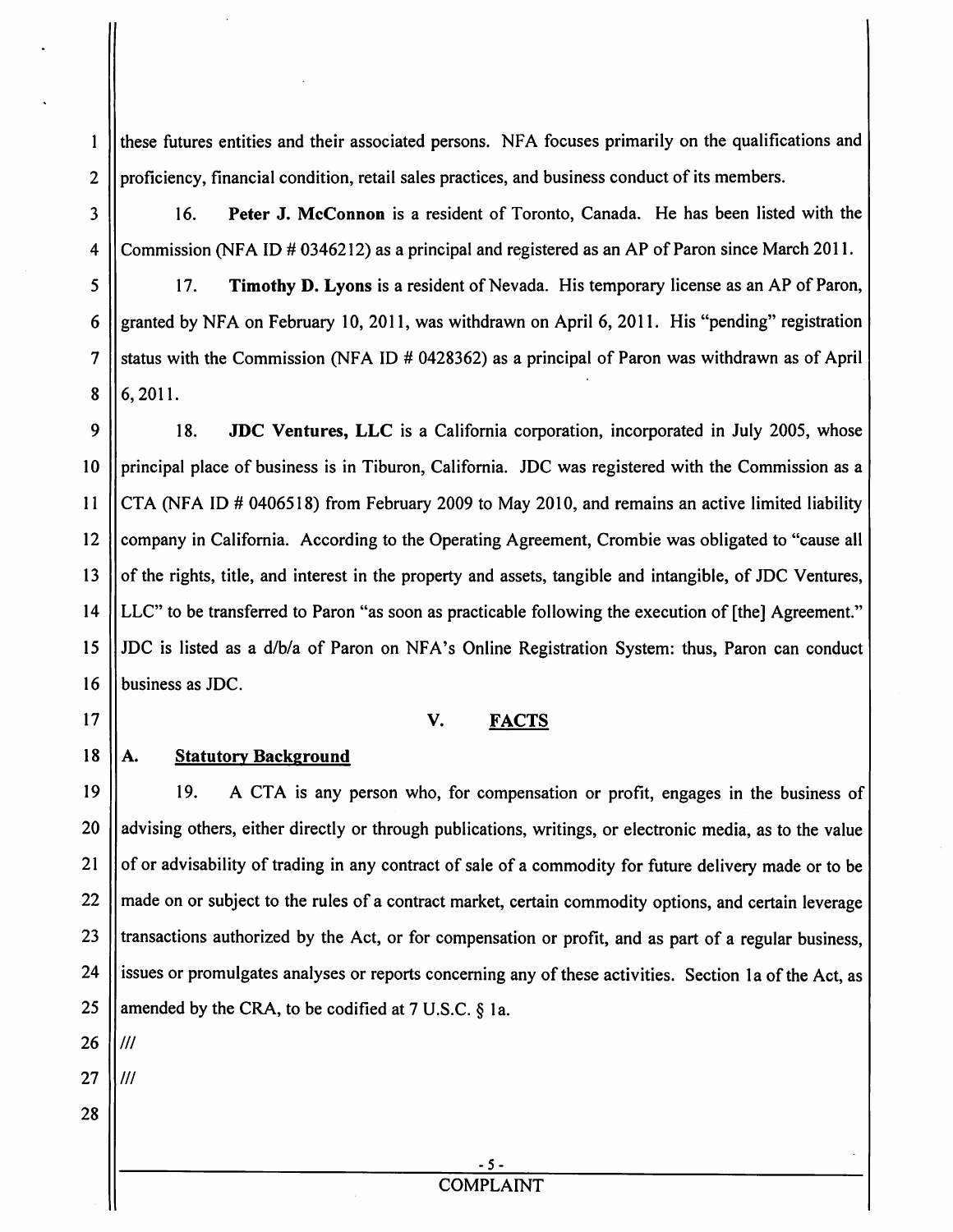$\mathbf{1}$ 

#### B. False Statements Provided To NFA During NFA's Audit Of Paron

2 1 20. In early 2011, NFA received anonymous complaints alleging that Defendants were 3 I advertising fictitious performance information and that Crombie and JDC had been sued in civil  $4$  || lawsuits for financial fraud in connection with loans totaling more than \$1 million.

5 | 21. As a result of the anonymous complaints, NFA commenced an audit of Paron pursuant 6  $\parallel$  to the authority delegated to NFA by the Commission. NFA audit team commenced an onsite 7  $\vert$  examination of Paron on March 21, 2011.

8 | 22. During its audit of Paron, NFA obtained Paron promotional material consisting of the 9 Flip Book, the Newsletter, and the DDQ. The Flip Book and Newsletter each claimed that JDC and 10 Crombie had previously achieved annual rates of return as high as 38.6% in 2008. The DDQ claimed 11 that total assets "managed/advised" by Paron in 2011 were approximately \$35 million, and that the 12 largest current account was \$20 million. During the period of August 2010 through March 2011 (the 13 || "relevant period"), Defendants used the Flip Book, the Newsletter, and the DDQ as promotional 14 | material for the solicitation of potential clients for Paron.

15 23. NFA requested information from Defendants to determine whether Defendants were in 16 Compliance with NFA rules and the Act. Specifically, NFA requested supporting documentation for 17 || the historical returns cited in certain Paron promotional materials.

18 || 24. In response to NFA's request for support for the historical returns cited in certain 19 || Paron promotional material, Crombie provided NFA with monthly account statements from Fimat 20 || Futures USA LLC ("Fimat"), formerly an FCM.

21 | 25. NFA discovered that the Fimat monthly account statements provided by Crombie to 22 NFA during its audit of Paron were fraudulent after NFA requested that Newedge USA LLC 23 ("Newedge"), the successor FCM of Fimat, provide it with the Fimat account statements in 24 Newedge's possession. In comparing the Fimat monthly account statements provided by Crombie 25 Weith the Fimat monthly account statements provided by Newedge, NFA discovered that there were 26 Significant material differences between them. For example, the Fimat monthly account statements 27 || provided by Crombie showed a total net liquidating value for the two JDC owned and operated pool  $28$  | accounts as \$24 million as of December 31, 2008. In contrast, the account statements provided by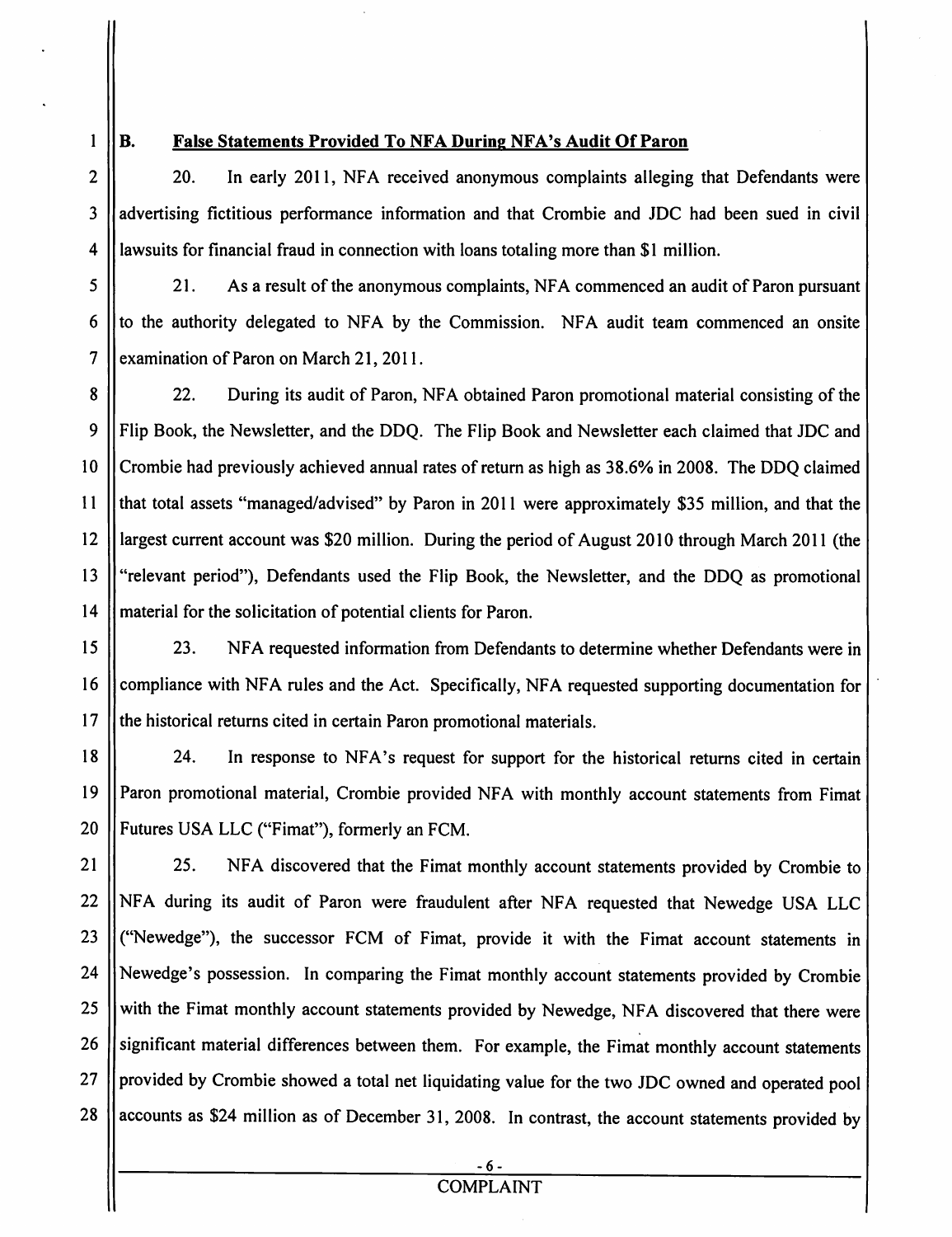$\mathbf{1}$ Newedge indicated that the last trading activity in the accounts occurred in September 2007, and that 2  $\parallel$  subsequent to that month, the accounts together maintained a balance of approximately \$80 until they 3 Were closed in February 2008.

4 | 26. In further response to NFA's request for support for the historical returns cited in 5 Certain Paron promotional material, Crombie also provided NFA with monthly account statements 6 | from Access Securities, LLC ("Access"), an IB registered with the Commission.

7 27. NFA discovered on March 28, 2011, that the Access statements Crombie had provided 8 to NFA were fictitious because Access did not maintain any accounts managed by Crombie.

9 28. In further response to NFA's request for support for the historical returns cited in 10 Paron's promotional material, Crombie provided NFA with a Trading Advisory Agreement ("TAA") 11 dated December 13, 2007, purportedly signed by Richard Breck ("Breck"), an AP of Access.

12 | 29. On March 29, 2011, via letter from Breck's and Access's attorney, NFA discovered 13 Ithat the TAA Crombie provided to NFA was fictitious. The letter stated that Breck had never 14 executed a TAA with Crombie, Breck's signature on the TAA appeared to be a forgery, and neither 15 Defendants nor JDC had ever managed any account maintained at Access.

16 || 30. In response to NFA's questions concerning the existence of any lawsuits against 17 || Paron, Crombie represented to NFA that there had been no litigated actions, arbitrations, or 18 Settlements against Paron or its principals and APs within the two years prior to March 2011. 19 Crombie's statement was false.

20 | 31. In fact, two separate lawsuits had been filed against Crombie (and JDC) in the 21 || Superior Court of California by Paul Porteous ("Porteous") (on January 5, 2011) and Steven Lamar 22 ("Lamar") (on May 18, 2010). These lawsuits stemmed from Crombie and JDC's failure to repay 23 || loans received from Porteous and Lamar, and resulted in judgments against Crombie and JDC 24  $\parallel$  totaling more than \$4 million.

25  $\parallel$  32. In response to NFA's questions concerning a \$200,000 payment from JDC to Porteous 26  $\parallel$  on May 6, 2009, Crombie informed NFA that Porteous had previously contributed capital to JDC in 27 || 2008, and that the \$200,000 payment to Porteous was in repayment of Porteous' capital contribution. 28 | Crombie's statements to NFA concerning the \$200,000 payment from JDC to Porteous were false.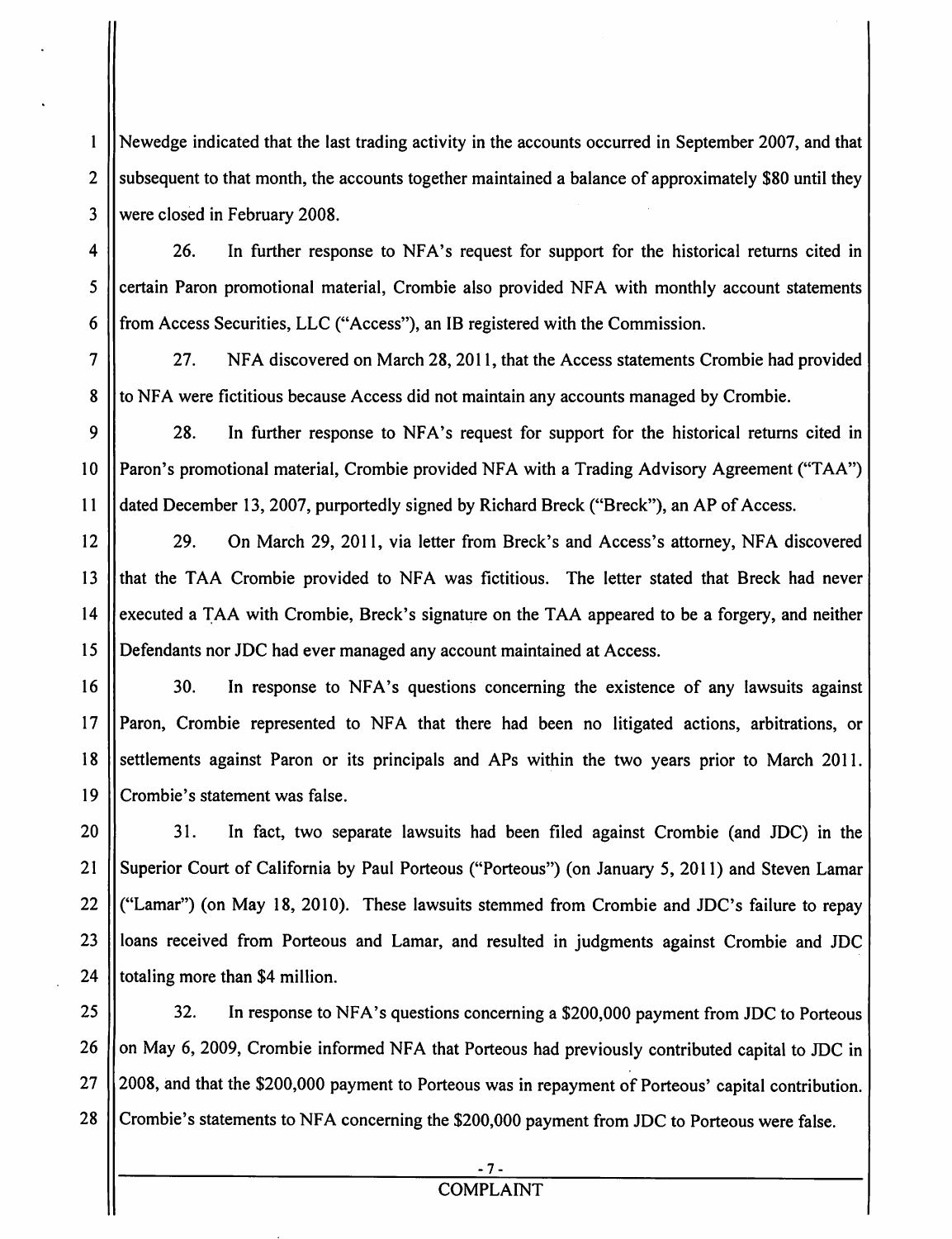33. The \$200,000 payment from JDC to Porteous was a partial payment of a promissory 2 || note, dated September 24, 2008, which Crombie had issued to Porteous, and which later became the 3 Subject of Porteous' lawsuit against Crombie and JDC discussed above.

4 || 34. In response to NFA's questions concerning deposits into a JDC bank account of  $5 \parallel$  \$50,000 and \$250,000 on May 4 and May 5, 2010, respectively, Crombie stated that these deposits were payments from Lamar to JDC for "financial engineering services." Crombie's statements to NFA concerning these deposits were false. According to Lamar's complaint, these deposits were 8 || instead in the nature of loans from Lamar to JDC and Crombie, and the agreement between Lamar  $\parallel$  and JDC specified that the \$300,000 would be repaid with revenue generated by Crombie and JDC. Thus, the deposits of \$50,000 and \$250,000 on May 4 and May 5, 2010, respectively, were not payments for "financial engineering services."

12 | 35. In response to NFA's questions concerning whether Defendants had any outstanding 13 || loans, Crombie identified only one loan from his brother-in-law. Crombie's statement to NFA 14 concerning the number of outstanding loans owed by Defendants was false. During the course of its 15 || audit of Paron, NFA identified several loans to Crombie from multiple individuals and entities since  $16$   $12009$ .

17 | 36. In response to NFA's questions concerning a \$50,000 payment from JDC to Mark 18 Steele ("Steele"), Crombie stated that the payment was for services, specifically building computer 19 models, preparing research sheets, and working on valuation models, that Steele and Steele's 20 Company had provided to JDC. Crombie's statements concerning the payment to Steele were false. 21 When NFA contacted Steele to verify the accuracy of Crombie's statements, Steele explained that the  $22$  | \$50,000 payment he had received from JDC was repayment of a personal loan owed to him by 23 || Crombie.

24 | 37. On March 29, 2011, NFA had a teleconference with Crombie. During this 25 || teleconference, Crombie claimed that he had received the fraudulent Fimat account statements from 26 | individuals who worked at SCR Capital LLC ("SCR Capital").

 $27$   $11$   $11$ 

 $\mathbf{1}$ 

 $28$  IIII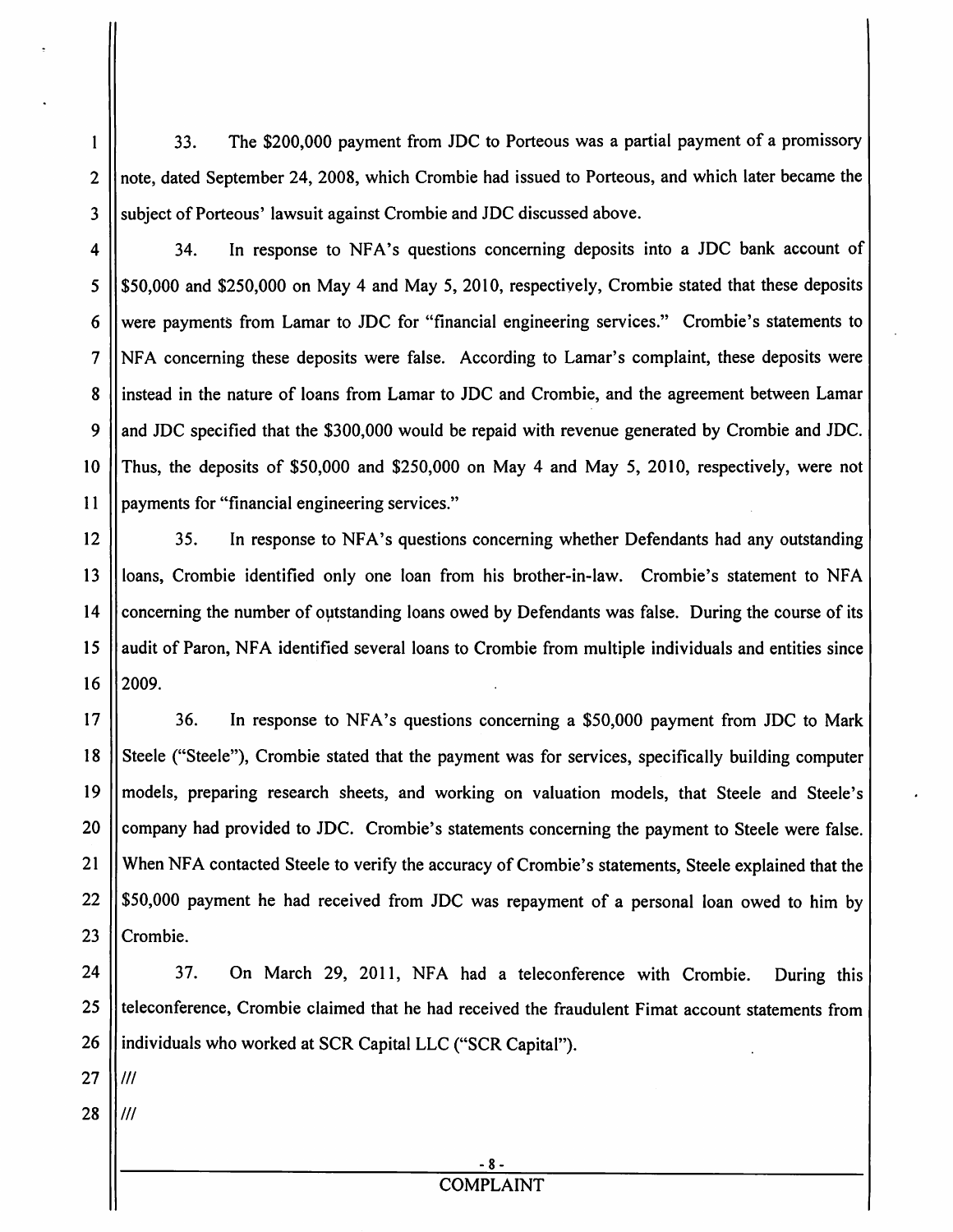1 38. During the March 29, 2011 teleconference, Crombie also claimed that he had received 2  $\parallel$  the fraudulent Access account statements from individuals who worked at Source Trading ("Source"),  $3$  Which is a division of Access.

4 39. NFA contacted the individuals from whom Crombie claimed he received the 5 fraudulent FIMAT and Access account statements. All of them denied that they had provided these 6 Il fraudulent documents to Crombie.

#### $7 \parallel C$ . Fraudulent Solicitation

8 | 40. During the course of business, as recently as March 2011, Crombie, individually and 9 || on behalf of Paron, used the Flip Book, the Newsletter, and the DDQ to solicit potential clients to 10 || trade commodity futures on or subject to the rules of a designated contract market. McConnon, one  $11$  of the three principals in Paron, informed NFA that the DDO was most recently distributed to 12 | potential clients on March 8, 2011, and the Flip Book was most recently distributed on March 21, 13 2011. The Newsletter was most recently distributed to potential clients on March 10, 2011.

14 || 41. The purported gains claimed on the promotional material were based on the falsified 15 monthly statements allegedly from FIMAT and Access. Both the Flip Book and the Newsletter 16 I touted a fictitious 38.6% annual rate of return purportedly achieved by Crombie and JDC in 2008. 17 When, in fact, the two existing JDC accounts were only open for two months of that year, each had a  $18$  | 0.001% rate of return.

19 42. Paron, by and through Crombie, and Crombie individually solicited potential 20 | customers using the DDQ. The DDQ falsely represented that the total assets managed or advised by 21  $\parallel$  the firm in 2011 were approximately \$35 million, and that the largest current count was \$20 million. 22 | During the course of the audit, Crombie admitted to NFA that these amounts were incorrect.

23 | 43. On March 31, 2011, NFA filed a Member Responsibility Action ("MRA") against 24 | Paron and an Associate Responsibility Action ("ARA") against Crombie. As a result of these actions, 25 NFA suspended Defendants' NFA memberships.

 $26$  IIII

 $27$  II*III* 

 $28$  II*III*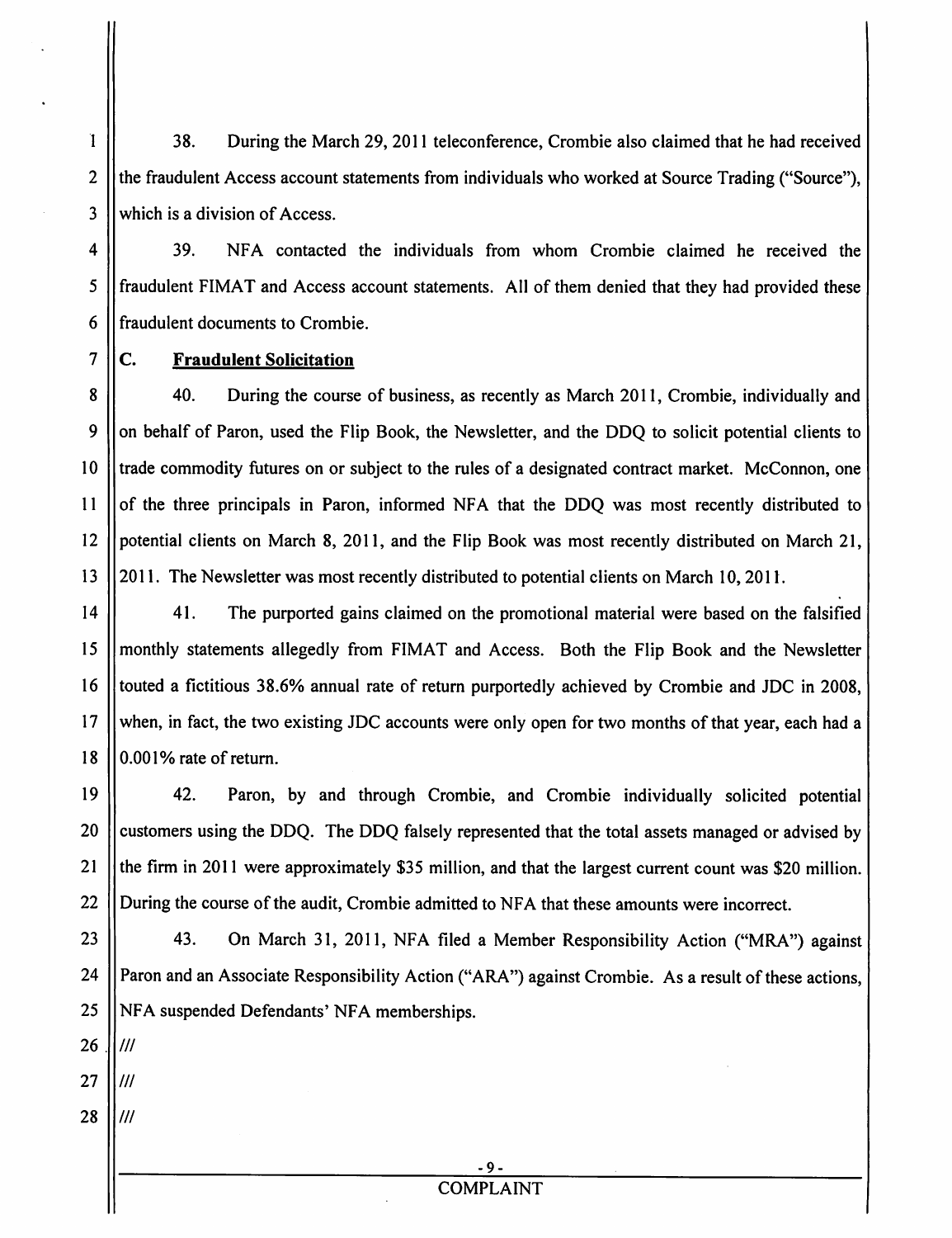| VI.<br>VIOLATIONS OF THE COMMODITY EXCHANGE ACT                                                                                                           |                                                                                                                                                                                                                                                                                                                                                                                                                                                                                                                                                                                                                                                                                                                                                                                                       |  |
|-----------------------------------------------------------------------------------------------------------------------------------------------------------|-------------------------------------------------------------------------------------------------------------------------------------------------------------------------------------------------------------------------------------------------------------------------------------------------------------------------------------------------------------------------------------------------------------------------------------------------------------------------------------------------------------------------------------------------------------------------------------------------------------------------------------------------------------------------------------------------------------------------------------------------------------------------------------------------------|--|
| <b>COUNT ONE</b>                                                                                                                                          |                                                                                                                                                                                                                                                                                                                                                                                                                                                                                                                                                                                                                                                                                                                                                                                                       |  |
| VIOLATIONS OF SECTION 9(a)(4) OF THE ACT:                                                                                                                 |                                                                                                                                                                                                                                                                                                                                                                                                                                                                                                                                                                                                                                                                                                                                                                                                       |  |
| OR REPRESENTATIONS TO NFA                                                                                                                                 |                                                                                                                                                                                                                                                                                                                                                                                                                                                                                                                                                                                                                                                                                                                                                                                                       |  |
| 44.                                                                                                                                                       |                                                                                                                                                                                                                                                                                                                                                                                                                                                                                                                                                                                                                                                                                                                                                                                                       |  |
| herein by reference.                                                                                                                                      |                                                                                                                                                                                                                                                                                                                                                                                                                                                                                                                                                                                                                                                                                                                                                                                                       |  |
| 45.                                                                                                                                                       |                                                                                                                                                                                                                                                                                                                                                                                                                                                                                                                                                                                                                                                                                                                                                                                                       |  |
| $\S$ 13(a)(4), makes it unlawful for any person:                                                                                                          |                                                                                                                                                                                                                                                                                                                                                                                                                                                                                                                                                                                                                                                                                                                                                                                                       |  |
| [W] illfully to falsify, conceal or cover up by any trick, scheme, or artifice                                                                            |                                                                                                                                                                                                                                                                                                                                                                                                                                                                                                                                                                                                                                                                                                                                                                                                       |  |
| representations, or make or use any false writing or document knowing the<br>same to contain any false, fictitious, or fraudulent statement or entry to a |                                                                                                                                                                                                                                                                                                                                                                                                                                                                                                                                                                                                                                                                                                                                                                                                       |  |
| registered under this Act acting in furtherance of its official duties under                                                                              |                                                                                                                                                                                                                                                                                                                                                                                                                                                                                                                                                                                                                                                                                                                                                                                                       |  |
|                                                                                                                                                           |                                                                                                                                                                                                                                                                                                                                                                                                                                                                                                                                                                                                                                                                                                                                                                                                       |  |
| Section $9(a)(4)$ of the Act, as amended by the CRA, to be codified at 7 U.S.C. § 13(a)(4).                                                               |                                                                                                                                                                                                                                                                                                                                                                                                                                                                                                                                                                                                                                                                                                                                                                                                       |  |
| 46.                                                                                                                                                       |                                                                                                                                                                                                                                                                                                                                                                                                                                                                                                                                                                                                                                                                                                                                                                                                       |  |
| Pursuant to the authority delegated to NFA by the Commission and acting in furtherance of its                                                             |                                                                                                                                                                                                                                                                                                                                                                                                                                                                                                                                                                                                                                                                                                                                                                                                       |  |
| official duties under the Act, NFA requested information from the Defendants to determine whether                                                         |                                                                                                                                                                                                                                                                                                                                                                                                                                                                                                                                                                                                                                                                                                                                                                                                       |  |
| Defendants were in violation of any provisions of the Act, Commission Regulations or NFA Rules.                                                           |                                                                                                                                                                                                                                                                                                                                                                                                                                                                                                                                                                                                                                                                                                                                                                                                       |  |
| 47.                                                                                                                                                       |                                                                                                                                                                                                                                                                                                                                                                                                                                                                                                                                                                                                                                                                                                                                                                                                       |  |
| Crombie, and Crombie, individually, willfully made false statements and misrepresentations to NFA,                                                        |                                                                                                                                                                                                                                                                                                                                                                                                                                                                                                                                                                                                                                                                                                                                                                                                       |  |
|                                                                                                                                                           |                                                                                                                                                                                                                                                                                                                                                                                                                                                                                                                                                                                                                                                                                                                                                                                                       |  |
| fraudulent TAA to NFA; (3) making false statements to NFA concerning the existence of lawsuits in                                                         |                                                                                                                                                                                                                                                                                                                                                                                                                                                                                                                                                                                                                                                                                                                                                                                                       |  |
| which the Defendants were named parties; (4) making false statements to NFA concerning capital                                                            |                                                                                                                                                                                                                                                                                                                                                                                                                                                                                                                                                                                                                                                                                                                                                                                                       |  |
|                                                                                                                                                           |                                                                                                                                                                                                                                                                                                                                                                                                                                                                                                                                                                                                                                                                                                                                                                                                       |  |
| from JDC; (6) making false statements to NFA concerning the number of outstanding loans owed by                                                           |                                                                                                                                                                                                                                                                                                                                                                                                                                                                                                                                                                                                                                                                                                                                                                                                       |  |
| Paron; and (7) making false statements to NFA regarding the sources of the fraudulent documents                                                           |                                                                                                                                                                                                                                                                                                                                                                                                                                                                                                                                                                                                                                                                                                                                                                                                       |  |
| Defendants had provided to NFA during its audit. All of these actions are violations of Section                                                           |                                                                                                                                                                                                                                                                                                                                                                                                                                                                                                                                                                                                                                                                                                                                                                                                       |  |
| 9(a)(4) of the Act, as amended by the CRA, to be codified at 7 U.S.C. $\S$ 13(a)(4).                                                                      |                                                                                                                                                                                                                                                                                                                                                                                                                                                                                                                                                                                                                                                                                                                                                                                                       |  |
| 111                                                                                                                                                       |                                                                                                                                                                                                                                                                                                                                                                                                                                                                                                                                                                                                                                                                                                                                                                                                       |  |
|                                                                                                                                                           |                                                                                                                                                                                                                                                                                                                                                                                                                                                                                                                                                                                                                                                                                                                                                                                                       |  |
| <b>COMPLAINT</b>                                                                                                                                          |                                                                                                                                                                                                                                                                                                                                                                                                                                                                                                                                                                                                                                                                                                                                                                                                       |  |
|                                                                                                                                                           | <b>CONCEALING MATERIAL FACTS AND MAKING FALSE STATEMENTS</b><br>The allegations set forth in Paragraphs 1 through 43 are re-alleged and incorporated<br>Section $9(a)(4)$ of the Act, as amended by the CRA, to be codified at 7 U.S.C.<br>a material fact, make any false, fictitious, or fraudulent statements or<br>registered entity, board of trade, or futures association designated or<br>the Act.<br>As discussed above, NFA is a futures association registered with the Commission.<br>In March 2011, in response to NFA investigation and audit, Paron, by and through<br>including, but not limited to: (1) providing fraudulent account statements to NFA; (2) providing a<br>contributions to Paron; (5) making false statements to NFA concerning large-sum payments to and<br>$-10-$ |  |

 $\ddot{\phantom{a}}$ 

 $\frac{1}{2}$ 

 $\ddot{\phantom{a}}$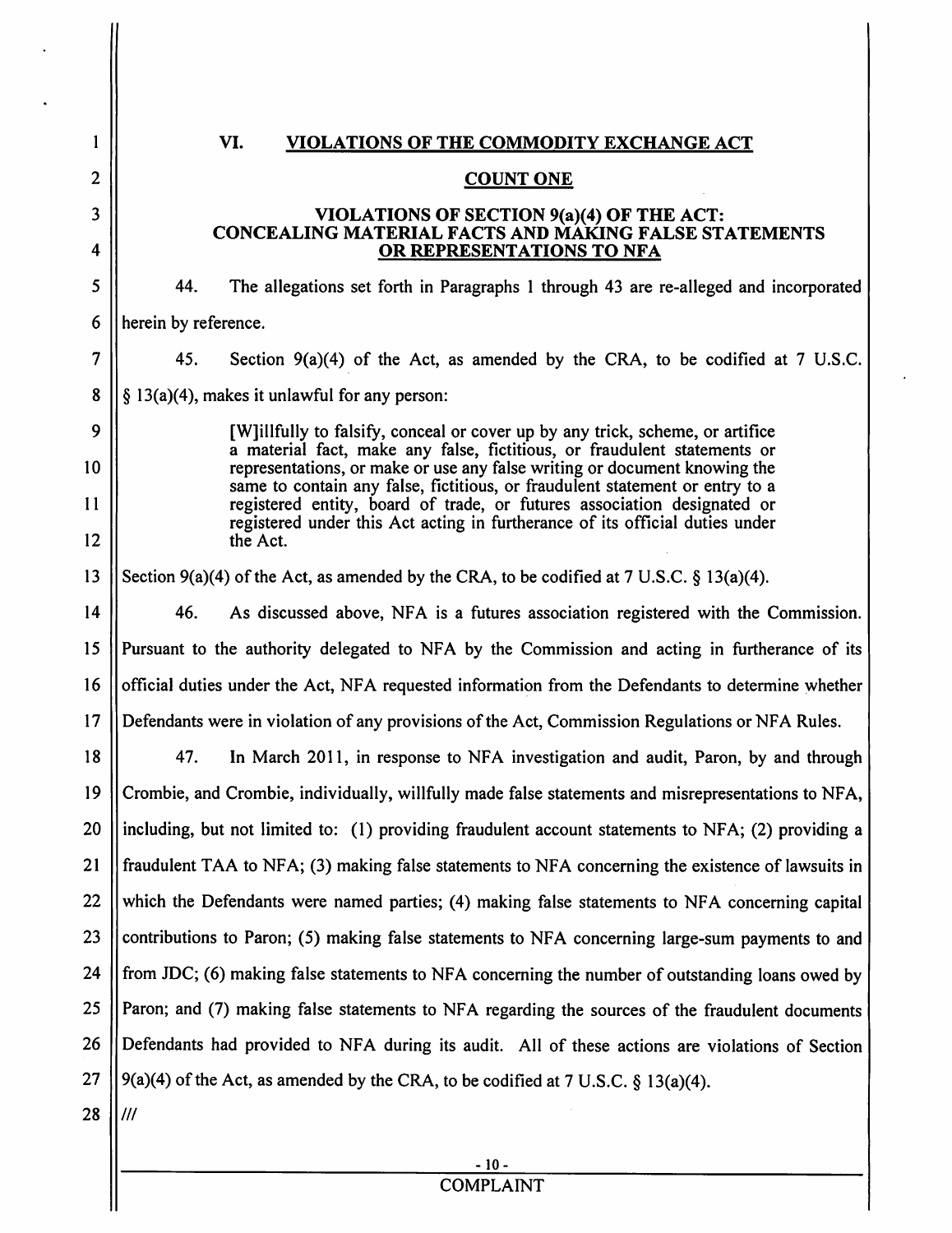48. The acts, omissions, and misrepresentations to NFA, and willful concealment from 2 NFA, by Crombie occurred within the scope of his employment or agency with Paron; therefore, l Paron is liable for these acts, omissions, misrepresentations, and willful concealment in violation of 4 the Act, as set forth herein, pursuant to Section  $2(a)(1)(B)$  of the Act, as amended by the CRA, to be 5  $\parallel$  codified at 7 U.S.C. § 2(a)(1)(B) and Regulation 1.2, 17 C.F.R.§ 1.2 (2011).

 49. During the time period relevant to this action, Crombie was in control of Paron and failed to act in good faith or knowingly induced, directly or indirectly, the acts constituting Paron's 8 Violations. Therefore, Crombie is liable for Paron's violations of the Act, pursuant to Section 13(b)  $\parallel$  of the Act, as amended by the CRA, to be codified at 7 U.S.C. § 13c(b).

10 | 50. Each willful false, fictitious, or fraudulent statement, representation, or omission made 11 || to NFA during its investigation and audit of Paron, and each willful act of concealment from NFA, 12 including, but not limited to, those specifically alleged herein, is alleged as a separate and distinct 13 || violation of Section 9(a)(4) of the Act, as amended by the CRA, to be codified at 7 U.S.C. § 13(a)(4).

#### 14 || COUNT TWO

#### 15  $\parallel$  VIOLATIONS OF SECTION 4b(a)(1)(A), (B) OF THE ACT: SOLICITATION FRAUD

17 | 51. The allegations set forth in paragraphs 1 through 43 are re-alleged and incorporated 18 | herein by reference.

19  $\parallel$  52. Section 4b(a)(1)(A), (B) of the Act, as amended by the CRA, to be codified at 20  $\left| \frac{7}{7} \right|$  U.S.C. § 6b(a)(1)(A), (B), makes it unlawful for any person to cheat or defraud or attempt to cheat 21 | or defraud any other person; or willfully make or cause to be made to another person any false report 22  $\parallel$  or statement, or willfully to enter or cause to be entered for another person any false record, in 23 Connection with any order to make, or the making of, any contract of sale of any commodity for 24 | future delivery on or subject to the rules of a designated contract market.

25 | 53. Paron, by and through Crombie, and Crombie, individually, violated Section 26  $|4b(a)(1)(A)$ , (B) of the Act, as amended by the CRA, to be codified at 7 U.S.C. § 6b(a)(1)(A), (B), 27 || because in connection with the making of contracts for sale of commodities for future delivery on or 28 Subject to the rules of a designated contract market, they attempted to cheat or defraud clients by

16

 $\mathbf{I}$ 

### **COMPLAINT**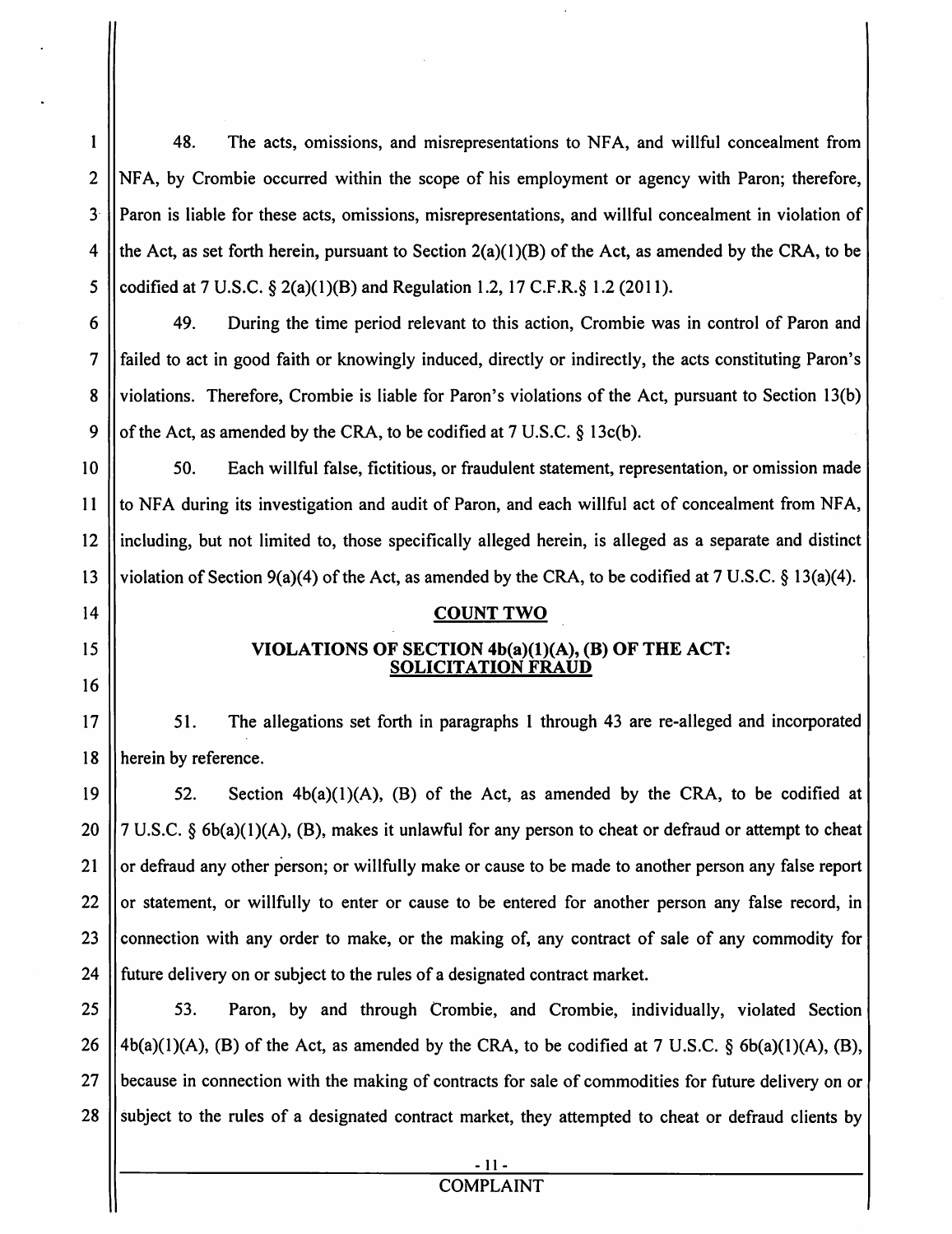$\mathbf{1}$ soliciting customers to trade commodity futures with Paron using promotional documentation that 2 || omitted material information and contained material misrepresentations and misstatements about the 3 historical rate ofreturn Defendants had achieved in two JDC owned and operated CPO accounts. As 4 Support for the misrepresentations in the JDC promotional materials, Crombie crafted counterfeit and 5 fictitious account statements for Fimat and Access accounts.

6 54. As a principal and Initial Manager of Paron, Crombie was acting as an agent of that 7 Hentity when he violated the Act and, therefore, Paron is liable for violations by Crombie of Section 8  $||4b(a)(1)(A), (B)$  of the Act, as amended by the CRA, to be codified at 7 U.S.C. § 6b(a)(1)(A), (B), 9 || pursuant to Section  $2(a)(1)(B)$  of the Act, as amended by the CRA, to be codified at 7 U.S.C. 10  $\left| \int g(2(a)(1)(B)) \right|$ .

11 | 55. During the time period relevant to this action, Crombie was in control of Paron and 12 || failed to act in good faith or knowingly induced, directly or indirectly, the acts constituting Paron's 13 || violations. Therefore, Crombie is liable for Paron's violations of the Act, pursuant to Section 13(b) 14  $\parallel$  of the Act, as amended by the CRA, to be codified at 7 U.S.C. § 13c(b).

15  $\parallel$  56. Each material misrepresentation or omission, and each misappropriation made during 16 the relevant time period, including but not limited to those specifically alleged herein, is alleged as a 17 Separate and distinct violation of Section  $4b(a)(1)(A)$ , (B) of the Act, as amended by the CRA, to be 18  $\vert \vert$  codified at 7 U.S.C. § 6b(a)(1)(A), (B).

#### 19 || COUNT THREE

#### 20  $\parallel$  VIOLATIONS OF SECTION 4 $\underline{o}(1)(A)$ , (B) OF THE ACT: FRAUD BY CTAs

22 | 57. The allegations set forth in paragraphs 1 through 43 are re-alleged and incorporated 23 || herein by reference.

makes it unlawful for any CTA: 24 25 58. Section  $4<sub>Q</sub>(1)$  of the Act, as amended by the CRA, to be codified at 7 U.S.C. § 60(1),

(A) to employ any device, scheme, or artifice to defraud any client or participant or prospective client or participant; or (B) to engage in any transaction, practice, or course of business which operates as a fraud or deceit upon any client or participant or prospective client or participant.

21

26

27

28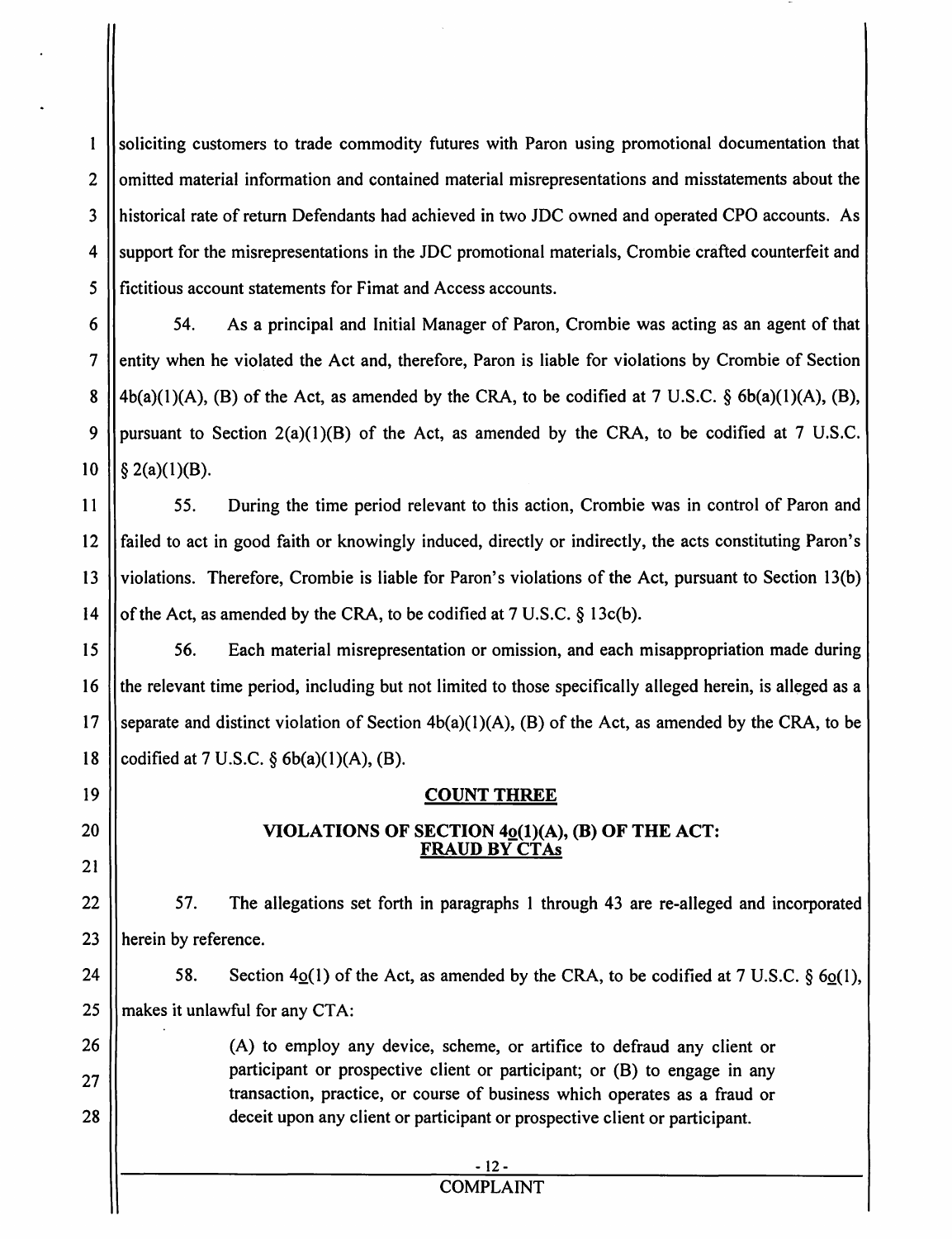Section 4o(1)(A), (B), as amended by the CRA, to be codified at 7 U.S.C.  $\S$  6o(1)(A), (B).

59.

2

 $\mathbf{1}$ 

3

Paron was registered as a CTA with the Commission at all relevant times.

60. Paron, by and through Crombie, violated Section  $4o(1)(A)$ , (B) of the Act, as amended 4 by the CRA, to be codified at 7 U.S.C.  $\delta$  60(1)(A), (B), because, as a CTA, it directly or indirectly  $5$  employed, or is employing, a device, scheme, or artifice to defraud clients, or engaged or are 6 engaging in transactions, practice, or a course of business which operated as a fraud or deceit upon 7 clients by misrepresenting the CTA's expected returns when soliciting prospective clients.

8 61. As a principal and Initial Manager of Paron, Crombie was acting as an agent of that 9 entity when he violated the Act, and, therefore, Paron is liable for violations by Crombie of Section 10  $||4_0(1)(A)$ , (B), of the Act, as amended by the CRA, to be codified at 7 U.S.C. § 6 $_0(1)(A)$ , (B), 11 | pursuant to Section  $2(a)(1)(B)$  of the Act, as amended by the CRA, to be codified at 7 U.S.C. 12  $|| \S 2(a)(1)(B)$ .

**62.** During the time period relevant to this action, Crombie was in control of Paron and 14 | failed to act in good faith or knowingly induced, directly or indirectly, the acts constituting Paron's violations. Therefore, Crombie is liable for Paron's violations of the Act, pursuant to Section 13(b)  $\parallel$  of the Act, as amended by the CRA, to be codified at 7 U.S.C. § 13c(b).

17 **63.** Each act of misrepresentation, material omission, and each misappropriation that 18 Cocurred at all relevant times, including but not limited to those specifically alleged herein, is alleged 19 || as a separate and distinct violation of Section  $4o(1)(A)$ , (B) of the Act, as amended by the CRA, to be 20  $\vert$  codified at 7 U.S.C. § 6 $\Omega(1)(A)$ , (B).

#### 21 || VII. RELIEF REQUESTED

22 WHEREFORE, the Commission respectfully requests that the Court, as authorized by Section 6c of 23  $\parallel$  the Act, as amended by the CRA, to be codified at 7 U.S.C. § 13a-1, and pursuant to its own equitable  $24$  | powers, enter:

25  $\parallel$  a) An order finding that Defendants violated Section 9(a)(4) of the Act, as amended by 26  $\parallel$  the CRA, to be codified at 7 U.S.C. § 13(a)(4);

 $27$   $11$ 

 $28$  IIII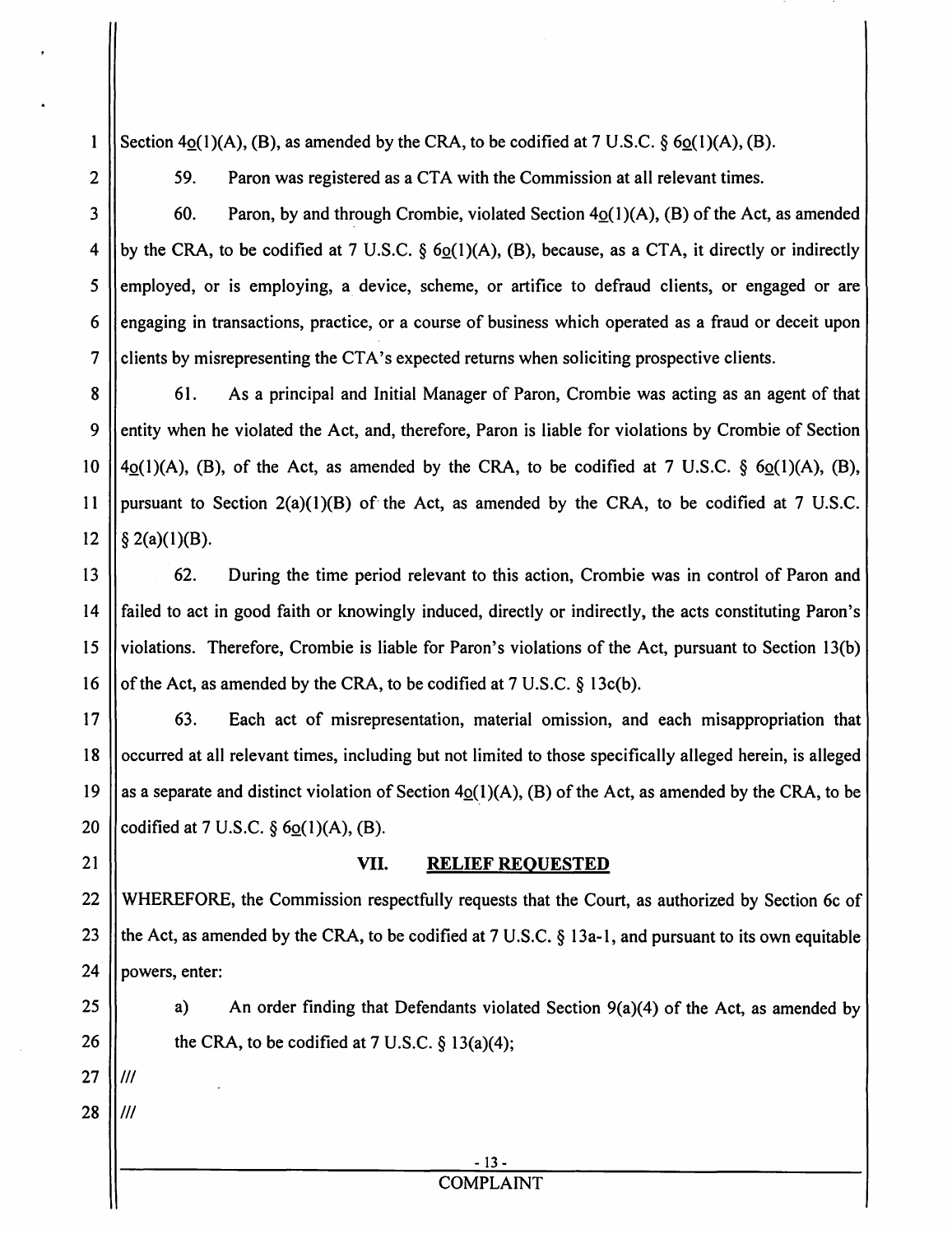| 1            | An order finding that Defendants violated Sections $4b(a)(1)(A)$ , (B) and $4o(1)(A)$ , (B)<br>b) |  |  |
|--------------|---------------------------------------------------------------------------------------------------|--|--|
| $\mathbf{2}$ | of the Act, as amended by the CRA, to be codified at 7 U.S.C. $\S$ 6b(a)(1)(A), (B) and           |  |  |
| 3            | $60(1)(A)$ , (B), respectively;                                                                   |  |  |
| 4            | An order of permanent injunction prohibiting Defendants and any of their agents,<br>$\mathbf{c}$  |  |  |
| 5            | servants, employees, assigns, attorneys, and persons in active concert or participation with the  |  |  |
| 6            | Defendants, including any successor thereof, from engaging, directly or indirectly:               |  |  |
| 7            | (i)<br>In conduct in violation of Section $9(a)(4)$ of the Act, as amended by the CRA,            |  |  |
| 8            | to be codified at 7 U.S.C. $\S$ 13(a)(4), and the Dodd-Frank Act, Pub. L. No.                     |  |  |
| 9            | 111-203, Title VII (the Wall Street Transparency and Accountability Act of                        |  |  |
| 10           | 2010), §§ 701-774, 124 Stat. 1376 (enacted July 21, 2010), to be codified at                      |  |  |
| 11           | 7 U.S.C. § 13(a)(4);                                                                              |  |  |
| 12           | (ii)<br>Trading on or subject to the rules of any registered entity as that term is defined       |  |  |
| 13           | in Section 1a of the Act, as amended;                                                             |  |  |
| 14           | (iii)<br>Entering into any transactions involving commodity futures, options on                   |  |  |
| 15           | commodity futures, commodity options (as that term is defined in Regulation                       |  |  |
| 16           | $32.1(b)(1)$ , 17 C.F.R. § 32.1(b)(1) (2011) ("commodity options"), swaps,                        |  |  |
| 17           | and/or foreign currency (as described in Section $2(c)(2)(B)$ and $2(c)(2)(C)(i)$ of              |  |  |
| 18           | the Act, as amended) ("forex contracts") for their own personal account or for                    |  |  |
| 19           | any account in which they have a direct or indirect interest;                                     |  |  |
| 20           | (iv)<br>Having any commodity futures, options on commodity futures, commodity                     |  |  |
| 21           | options, swaps, and/or forex contracts traded on their behalf;                                    |  |  |
| 22           | (v)<br>Controlling or directing the trading for or on behalf of any other person or               |  |  |
| 23           | entity, whether by power of attorney or otherwise, in any account involving                       |  |  |
| 24           | commodity futures, options on commodity futures, commodity options, swaps,                        |  |  |
| 25           | and/or forex contracts;                                                                           |  |  |
| 26           | (vi)<br>Soliciting, receiving, or accepting any funds from any person for the purpose             |  |  |
| 27           | of purchasing or selling any commodity futures, options on commodity futures,                     |  |  |
| 28           | commodity options, swaps, and/or forex contracts;                                                 |  |  |
|              | - 14 -                                                                                            |  |  |
|              | <b>COMPLAINT</b>                                                                                  |  |  |

#### COMPLAINT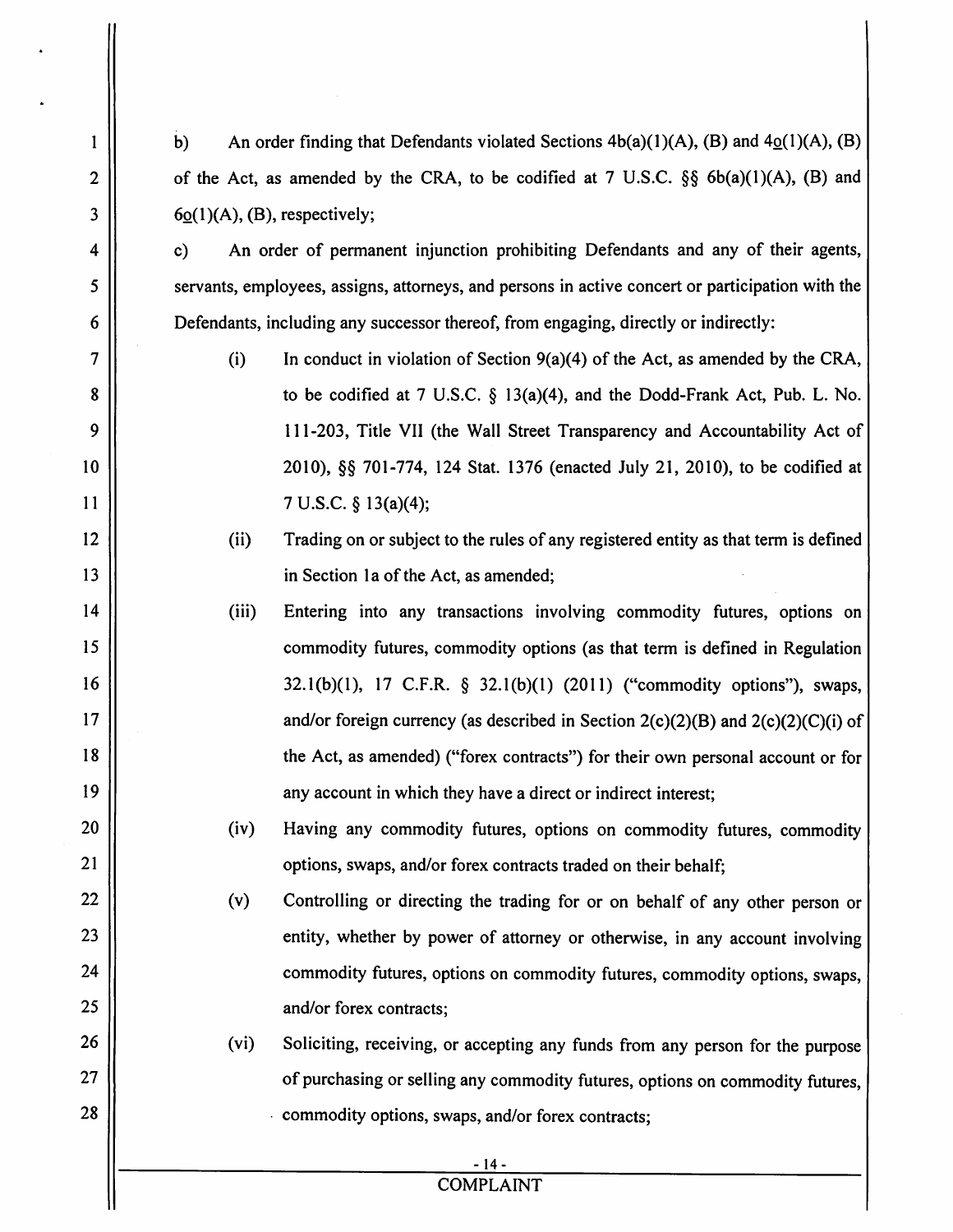(vii) Applying for registration or claiming exemption from registration with the Commission in any capacity, and engaging in any activity requiring such registration or exemption from registration with the Commission, except as provided for in Regulation 4.14(a)(9), 17 C.F.R. § 4. 14(a)(9) (2011); and

(viii) Acting as a principal (as that term is defined in Commission Regulation 3.l(a), 17 C.F.R.  $\S$  3.1(a) (2011)), agent or any other officer or employee of any person registered, exempted from registration or required to be registered with the Commission, except as provided for in Regulation 4.14(a)(9), 17 C.F.R. § 4.14(a)(9) (2011);

d) An order directing Defendants, as well as any other person or entity associated with them, including any successor thereof, to make full restitution, pursuant to such procedure as the Court may order, to every person or entity whose funds Defendants received or caused another person or entity to receive as a result of acts and practices that constituted violations of the Act, as described herein, and pre- and post-judgment interest thereon from the date of such violations;

e) An order requiring Defendants, as well as any successors and/or agents of Defendants, to disgorge, pursuant to such procedure as the Court may order, all benefits received from the acts or practices that constitute violations of the Act, as described herein, including pre- and post-judgment interest thereon from the date of such violations;

f) An order requiring Defendants to pay a civil monetary penalty under the Act, to be assessed by the Court, in amounts of not more than the higher of \$140,000 or triple the monetary gain to each Defendant for each violation of the Act occurring on or after October 23,2008, plus post-judgment interest;

g) An order requiring Defendants to pay costs and fees as permitted by 28 U.S.C.  $\S$ § 1920 and 2412(a)(2) (2006); and

h) Such other and further relief as the Court deems just and appropriate.